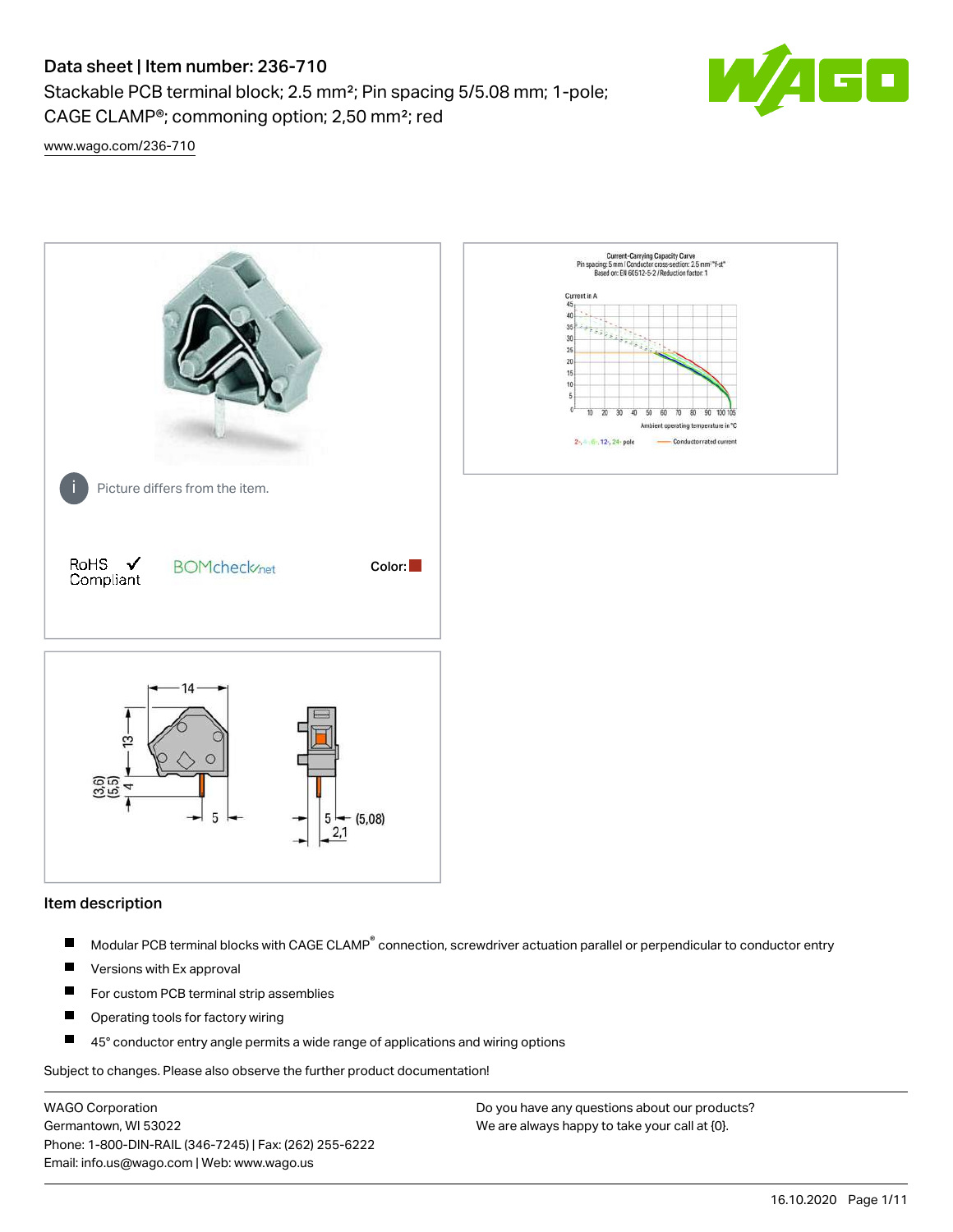

 $\blacksquare$ Set to metric or inch pin spacing by compressing PCB terminal strips or pulling them apart

# Data

# Electrical data

# Ratings per IEC/EN 60664-1

| Ratings per                 | IEC/EN 60664-1                                                        |
|-----------------------------|-----------------------------------------------------------------------|
| Rated voltage (III / 3)     | 250 V                                                                 |
| Rated surge voltage (III/3) | 4 <sub>kV</sub>                                                       |
| Rated voltage (III/2)       | 320 V                                                                 |
| Rated surge voltage (III/2) | 4 <sub>k</sub> V                                                      |
| Nominal voltage (II/2)      | 630 V                                                                 |
| Rated surge voltage (II/2)  | 4 <sub>kV</sub>                                                       |
| Rated current               | 24 A                                                                  |
| Legend (ratings)            | $(III / 2)$ $\triangle$ Overvoltage category III / Pollution degree 2 |

## Ratings per UL 1059

| Approvals per                  | UL 1059 |
|--------------------------------|---------|
| Rated voltage UL (Use Group B) | 300 V   |
| Rated current UL (Use Group B) | 15 A    |
| Rated voltage UL (Use Group D) | 300 V   |
| Rated current UL (Use Group D) | 10 A    |

#### Ratings per CSA

| Approvals per                   | CSA   |
|---------------------------------|-------|
| Rated voltage CSA (Use Group B) | 300 V |
| Rated current CSA (Use Group B) | 15 A  |
| Rated voltage CSA (Use Group D) | 300 V |
| Rated current CSA (Use Group D) | 10 A  |

# Connection data

| Connection technology                           | CAGE CLAMP                              |
|-------------------------------------------------|-----------------------------------------|
| Actuation type                                  | Operating tool                          |
| Solid conductor                                 | $0.08$ 2.5 mm <sup>2</sup> / 28  12 AWG |
| Fine-stranded conductor                         | $0.082.5$ mm <sup>2</sup> / 28  12 AWG  |
| Fine-stranded conductor; with insulated ferrule | $0.251.5$ mm <sup>2</sup>               |

Subject to changes. Please also observe the further product documentation!

WAGO Corporation Germantown, WI 53022 Phone: 1-800-DIN-RAIL (346-7245) | Fax: (262) 255-6222 Email: info.us@wago.com | Web: www.wago.us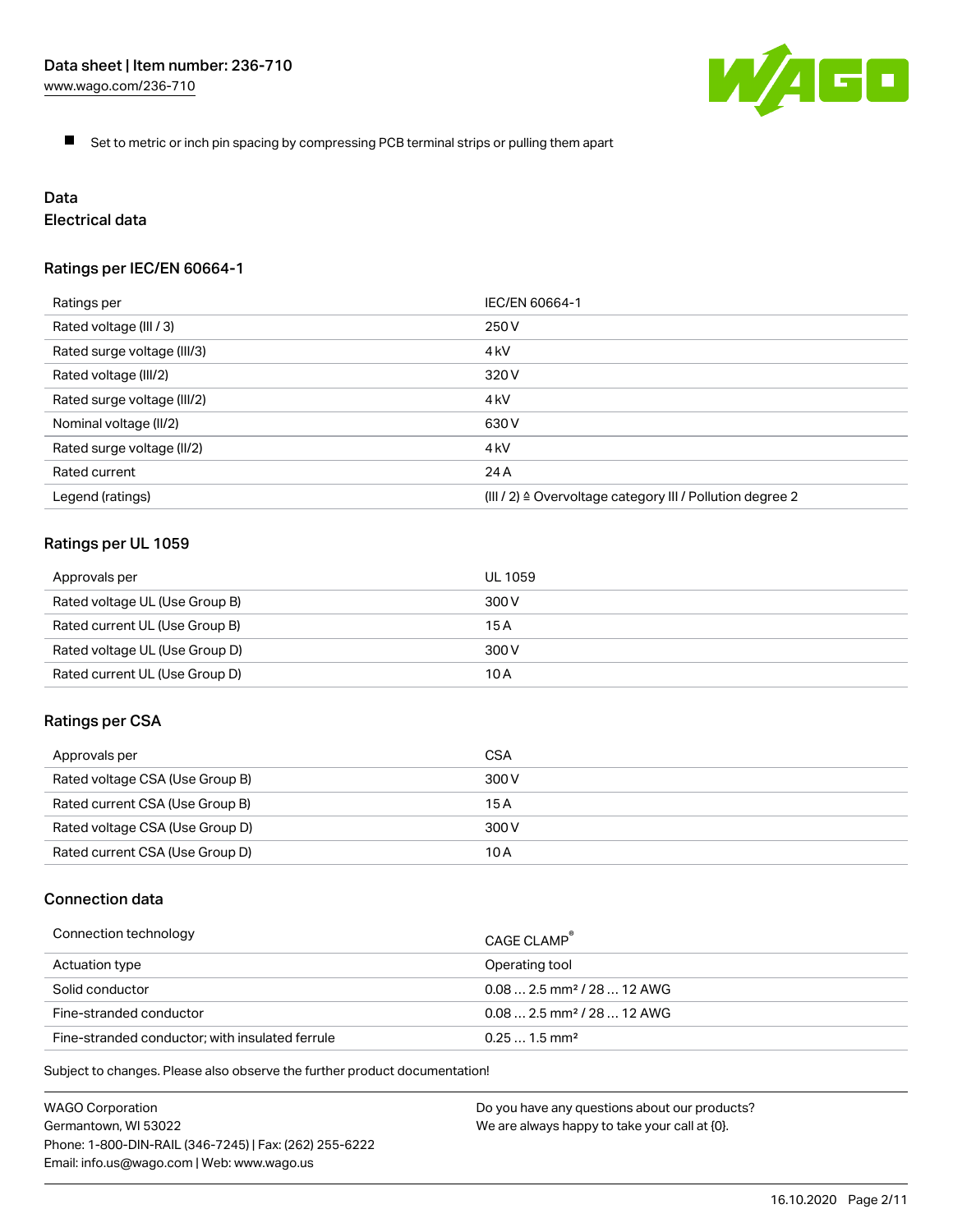[www.wago.com/236-710](http://www.wago.com/236-710)



| Fine-stranded conductor; with uninsulated ferrule | $0.251.5$ mm <sup>2</sup> |
|---------------------------------------------------|---------------------------|
| Strip length                                      | $56$ mm / 0.2  0.24 inch  |
| Conductor connection direction to PCB             | 45°                       |
| Pole No.                                          |                           |
| Total number of connection points                 |                           |
| Total number of potentials                        |                           |
| Number of connection types                        |                           |
| Number of levels                                  |                           |
| Note (conductor cross-section)                    | 12 AWG: THHN, THWN        |

# Physical data

| Pin spacing                          | 5/5.08 mm / 0.197/0.2 inch |
|--------------------------------------|----------------------------|
| Width                                | 7.2 mm / 0.283 inch        |
| Height                               | 17 mm / 0.669 inch         |
| Height from the surface              | 13 mm / 0.512 inch         |
| Depth                                | 14 mm / 0.551 inch         |
| Solder pin length                    | 4 mm                       |
| Solder pin dimensions                | $0.7 \times 0.7$ mm        |
| Drilled hole diameter with tolerance | 1.1 <sup>(+0.1)</sup> mm   |

# PCB contact

| PCB contact                         | THT                                      |
|-------------------------------------|------------------------------------------|
| Solder pin arrangement              | over the entire terminal strip (in-line) |
| Number of solder pins per potential |                                          |

# Material Data

| Color                       | red                                   |
|-----------------------------|---------------------------------------|
| Material group              |                                       |
| Insulation material         | Polyamide (PA66)                      |
| Flammability class per UL94 | V <sub>0</sub>                        |
| Clamping spring material    | Chrome nickel spring steel (CrNi)     |
| Contact material            | Electrolytic copper $(E_{\text{Cu}})$ |
| Contact plating             | tin-plated                            |
| Fire load                   | $0.012$ MJ                            |
| Weight                      | 0.9 <sub>g</sub>                      |

Subject to changes. Please also observe the further product documentation!

| <b>WAGO Corporation</b>                                | Do you have any questions about our products? |
|--------------------------------------------------------|-----------------------------------------------|
| Germantown, WI 53022                                   | We are always happy to take your call at {0}. |
| Phone: 1-800-DIN-RAIL (346-7245)   Fax: (262) 255-6222 |                                               |
| Email: info.us@wago.com   Web: www.wago.us             |                                               |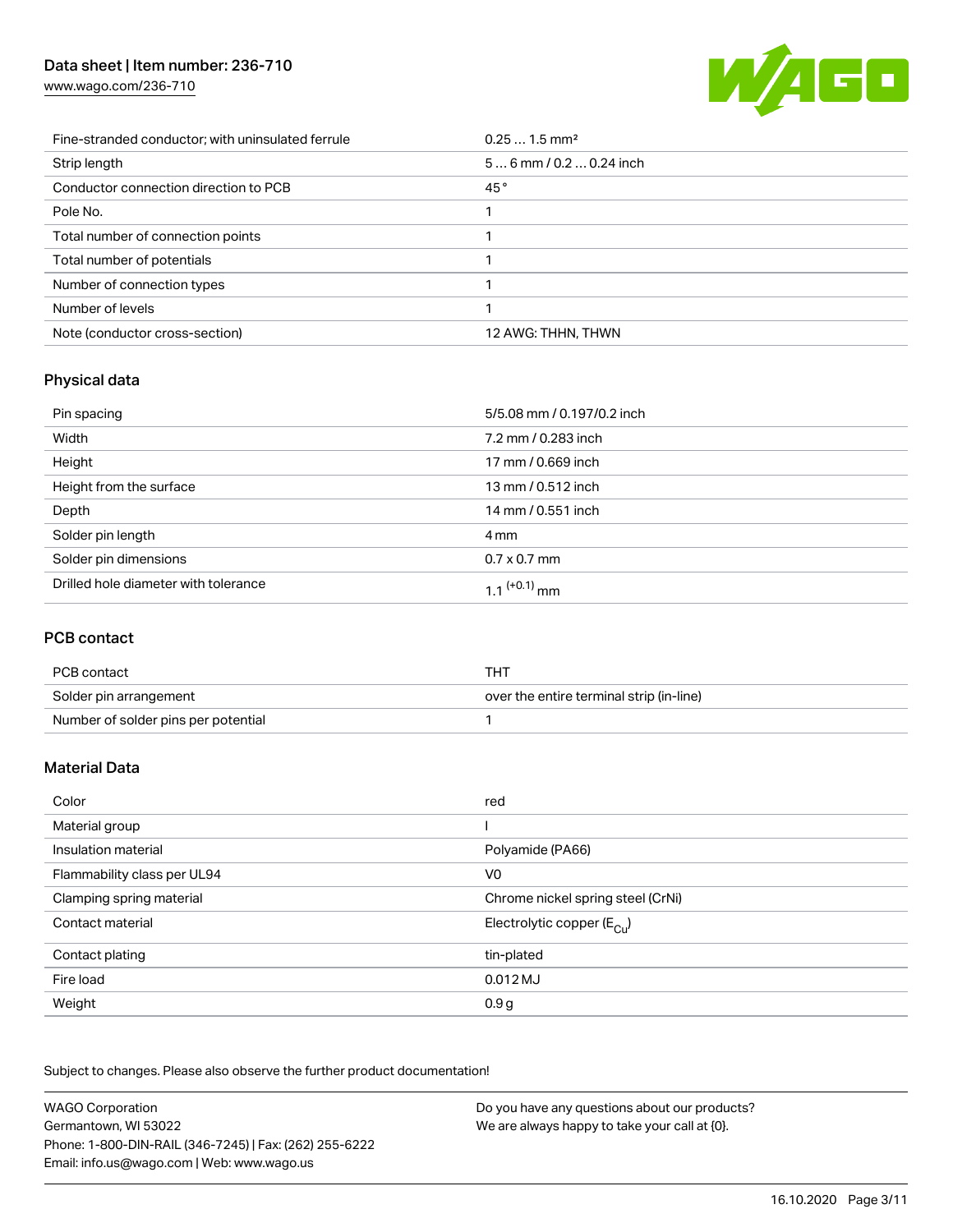

#### Environmental Requirements

| Limit temperature range | . +105 °C<br>-60 |
|-------------------------|------------------|
|-------------------------|------------------|

#### Commercial data

| Product Group         | 4 (Printed Circuit) |
|-----------------------|---------------------|
| Packaging type        | <b>BOX</b>          |
| Country of origin     | CН                  |
| <b>GTIN</b>           | 4050821513100       |
| Customs tariff number | 85369010000         |

#### Approvals / Certificates

#### Country specific Approvals

| Logo | Approval                               | <b>Additional Approval Text</b> | Certificate<br>name |
|------|----------------------------------------|---------------------------------|---------------------|
| Æ    | <b>CSA</b><br>DEKRA Certification B.V. | C22.2 No. 158                   | 1673957             |

#### Ship Approvals

| Logo          | Approval            | <b>Additional Approval Text</b> | Certificate<br>name |
|---------------|---------------------|---------------------------------|---------------------|
| 0             | BV                  | IEC 60998                       | 11915/D0            |
| <b>BUREAU</b> | Bureau Veritas S.A. |                                 | BV                  |

#### Counterpart

### Compatible products

| check                                                                      |                                                                                                                 |                                               |                      |
|----------------------------------------------------------------------------|-----------------------------------------------------------------------------------------------------------------|-----------------------------------------------|----------------------|
| L                                                                          | Item no.: 231-127                                                                                               |                                               | www.wago.com/231-127 |
|                                                                            | Testing plug module with contact stud; for 236 Series; Pin spacing 5 mm / 0.197 in; 2,50 mm <sup>2</sup> ; gray |                                               |                      |
|                                                                            | Item no.: 231-128                                                                                               |                                               | www.wago.com/231-128 |
|                                                                            | Testing plug module with contact stud; Pin spacing 5.08 mm / 0.2 in; 2,50 mm <sup>2</sup> ; orange              |                                               |                      |
| Subject to changes. Please also observe the further product documentation! |                                                                                                                 |                                               |                      |
| <b>WAGO Corporation</b>                                                    |                                                                                                                 | Do you have any questions about our products? |                      |
| Germantown, WI 53022                                                       |                                                                                                                 | We are always happy to take your call at {0}. |                      |
| Phone: 1-800-DIN-RAIL (346-7245)   Fax: (262) 255-6222                     |                                                                                                                 |                                               |                      |
| Email: info.us@wago.com   Web: www.wago.us                                 |                                                                                                                 |                                               |                      |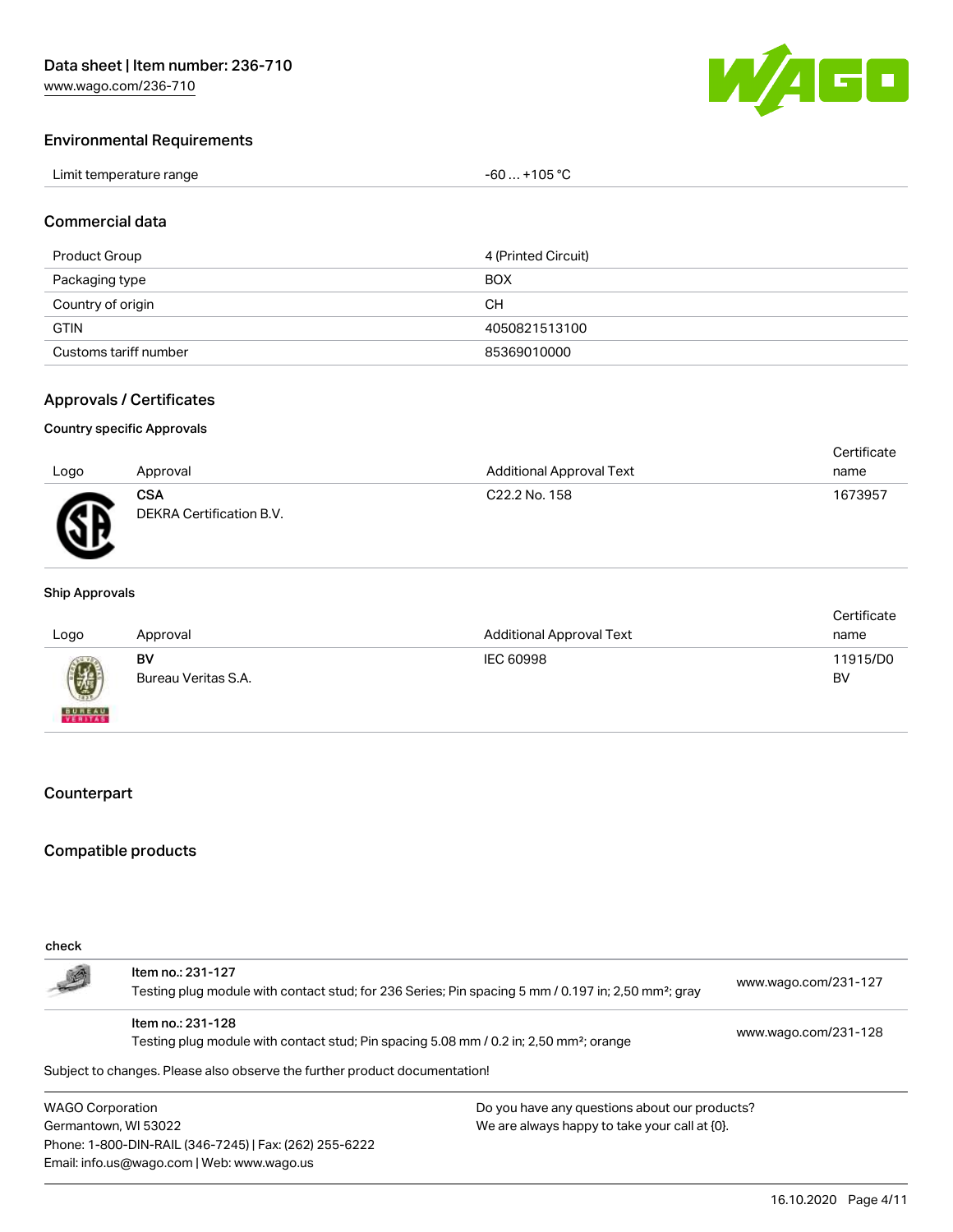[www.wago.com/236-710](http://www.wago.com/236-710)





| Marking accessories |                                                                                                                                                         |                      |
|---------------------|---------------------------------------------------------------------------------------------------------------------------------------------------------|----------------------|
|                     | Item no.: 210-332/500-202                                                                                                                               | www.wago.com/210-332 |
|                     | Marking strips; as a DIN A4 sheet; MARKED; 1-16 (160x); Height of marker strip: 3 mm; Strip length 182<br>mm; Horizontal marking; Self-adhesive; white  | /500-202             |
|                     | Item no.: 210-332/500-204                                                                                                                               | www.wago.com/210-332 |
|                     | Marking strips; as a DIN A4 sheet; MARKED; 17-32 (160x); Height of marker strip: 3 mm; Strip length<br>182 mm; Horizontal marking; Self-adhesive; white | /500-204             |
|                     | Item no.: 210-332/500-205                                                                                                                               | www.wago.com/210-332 |
|                     | Marking strips; as a DIN A4 sheet; MARKED; 1-32 (80x); Height of marker strip: 3 mm; Strip length 182<br>mm; Horizontal marking; Self-adhesive; white   | /500-205             |
|                     | Item no.: 210-332/500-206                                                                                                                               | www.wago.com/210-332 |
|                     | Marking strips; as a DIN A4 sheet; MARKED; 33-48 (160x); Height of marker strip: 3 mm; Strip length<br>182 mm; Horizontal marking; Self-adhesive; white | /500-206             |
|                     | Item no.: 210-332/508-202                                                                                                                               | www.wago.com/210-332 |
|                     | Marking strips; as a DIN A4 sheet; MARKED; 1-16 (160x); Height of marker strip: 3 mm; Strip length 182<br>mm; Horizontal marking; Self-adhesive; white  | /508-202             |
|                     | Item no.: 210-332/508-204                                                                                                                               | www.wago.com/210-332 |
|                     | Marking strips; as a DIN A4 sheet; MARKED; 17-32 (160x); Height of marker strip: 3 mm; Strip length<br>182 mm; Horizontal marking; Self-adhesive; white | /508-204             |
|                     | Item no.: 210-332/508-205                                                                                                                               | www.wago.com/210-332 |
|                     | Marking strips; as a DIN A4 sheet; MARKED; 1-32 (80x); Height of marker strip: 3 mm; Strip length 182<br>mm; Horizontal marking; Self-adhesive; white   | /508-205             |
|                     | Item no.: 210-332/508-206                                                                                                                               | www.wago.com/210-332 |
|                     | Marking strips; as a DIN A4 sheet; MARKED; 33-48 (160x); Height of marker strip: 3 mm; Strip length<br>182 mm; Horizontal marking; Self-adhesive; white | /508-206             |
|                     | Item no.: 210-833                                                                                                                                       | www.wago.com/210-833 |
|                     | Marking strips; on reel; 6 mm wide; plain; Self-adhesive; white                                                                                         |                      |
| ferrule             |                                                                                                                                                         |                      |
|                     | Item no.: 216-101<br>Ferrule; Sleeve for 0.5 mm <sup>2</sup> / AWG 22; uninsulated; electro-tin plated; silver-colored                                  | www.wago.com/216-101 |
|                     | Item no.: 216-102<br>Ferrule; Sleeve for 0.75 mm <sup>2</sup> / AWG 20; uninsulated; electro-tin plated; silver-colored                                 | www.wago.com/216-102 |
|                     | ltem no.: 216-103<br>Ferrule; Sleeve for 1 mm <sup>2</sup> / AWG 18; uninsulated; electro-tin plated                                                    | www.wago.com/216-103 |
|                     | Item no.: 216-104<br>Ferrule; Sleeve for 1.5 mm <sup>2</sup> / AWG 16; uninsulated; electro-tin plated; silver-colored                                  | www.wago.com/216-104 |
|                     |                                                                                                                                                         |                      |

#### Item no.: 216-121

Subject to changes. Please also observe the further product documentation!

WAGO Corporation Germantown, WI 53022 Phone: 1-800-DIN-RAIL (346-7245) | Fax: (262) 255-6222 Email: info.us@wago.com | Web: www.wago.us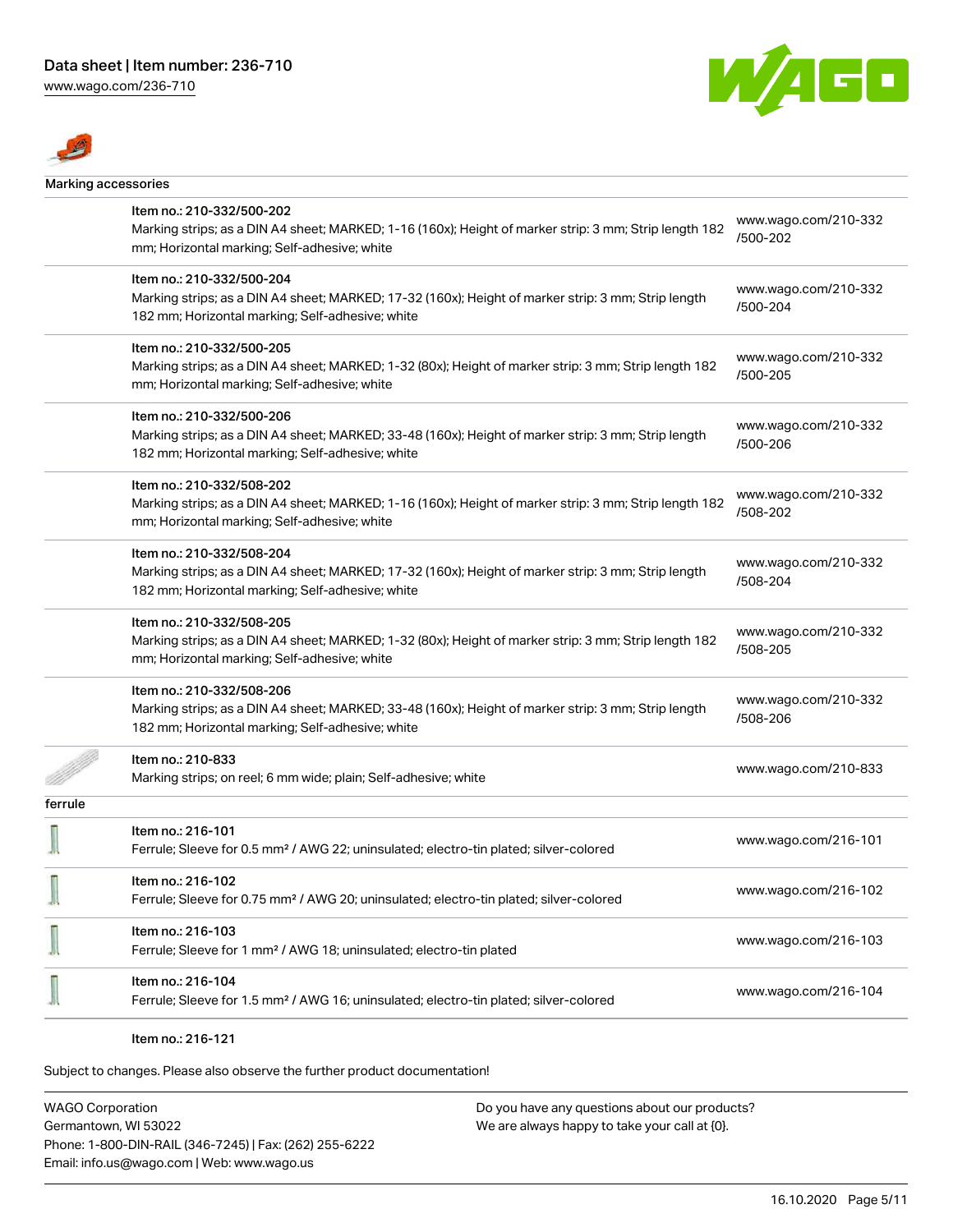Data sheet | Item number: 236-710 [www.wago.com/236-710](http://www.wago.com/236-710)

Ferrule; Sleeve for 0.5 mm² / AWG 22; uninsulated; electro-tin plated; silver-colored [www.wago.com/216-121](http://www.wago.com/216-121) Item no.: 216-122 Ferrule; Sleeve for 0.75 mm² / AWG 20; uninsulated; electro-tin plated; silver-colored [www.wago.com/216-122](http://www.wago.com/216-122) Item no.: 216-123 Ferrule; Sleeve for 1 mm² / AWG 18; uninsulated; electro-tin plated; silver-colored [www.wago.com/216-123](http://www.wago.com/216-123) Item no.: 216-124 Ferrule; Sleeve for 1.5 mm<sup>2</sup> / AWG 16; uninsulated; electro-tin plated [www.wago.com/216-124](http://www.wago.com/216-124) Item no.: 216-131 Ferrule; Sleeve for 0.25 mm² / AWG 24; uninsulated; electro-tin plated; silver-colored [www.wago.com/216-131](http://www.wago.com/216-131) Item no.: 216-132 Ferrule; Sleeve for 0.34 mm² / AWG 24; uninsulated; electro-tin plated [www.wago.com/216-132](http://www.wago.com/216-132) Item no.: 216-141 Ferrule; Sleeve for 0.5 mm² / 20 AWG; uninsulated; electro-tin plated; electrolytic copper; gastight [www.wago.com/216-141](http://www.wago.com/216-141) crimped; acc. to DIN 46228, Part 1/08.92 Item no.: 216-142 Ferrule; Sleeve for 0.75 mm² / 18 AWG; uninsulated; electro-tin plated; electrolytic copper; gastight [www.wago.com/216-142](http://www.wago.com/216-142) crimped; acc. to DIN 46228, Part 1/08.92 Item no.: 216-143 [www.wago.com/216-143](http://www.wago.com/216-143) Ferrule; Sleeve for 1 mm² / AWG 18; uninsulated; electro-tin plated; electrolytic copper; gastight crimped; acc. to DIN 46228, Part 1/08.92 Item no.: 216-144 Ferrule; Sleeve for 1.5 mm² / AWG 16; uninsulated; electro-tin plated; electrolytic copper; gastight [www.wago.com/216-144](http://www.wago.com/216-144) crimped; acc. to DIN 46228, Part 1/08.92; silver-colored Item no.: 216-151 Ferrule; Sleeve for 0.25 mm² / AWG 24; uninsulated; electro-tin plated [www.wago.com/216-151](http://www.wago.com/216-151) Item no.: 216-152 Ferrule; Sleeve for 0.34 mm² / AWG 24; uninsulated; electro-tin plated [www.wago.com/216-152](http://www.wago.com/216-152) Item no.: 216-201 Ferrule; Sleeve for 0.5 mm² / 20 AWG; insulated; electro-tin plated; white [www.wago.com/216-201](http://www.wago.com/216-201) î Item no.: 216-202 Ferrule; Sleeve for 0.75 mm² / 18 AWG; insulated; electro-tin plated; gray [www.wago.com/216-202](http://www.wago.com/216-202) 0 Item no.: 216-203 Ferrule; Sleeve for 1 mm² / AWG 18; insulated; electro-tin plated; red [www.wago.com/216-203](http://www.wago.com/216-203) O Item no.: 216-204 Ferrule; Sleeve for 1.5 mm² / AWG 16; insulated; electro-tin plated; black [www.wago.com/216-204](http://www.wago.com/216-204) Item no.: 216-221 Ferrule; Sleeve for 0.5 mm² / 20 AWG; insulated; electro-tin plated; white [www.wago.com/216-221](http://www.wago.com/216-221) Item no.: 216-222 Ferrule; Sleeve for 0.75 mm² / 18 AWG; insulated; electro-tin plated; gray [www.wago.com/216-222](http://www.wago.com/216-222)Subject to changes. Please also observe the further product documentation!

WAGO Corporation Germantown, WI 53022 Phone: 1-800-DIN-RAIL (346-7245) | Fax: (262) 255-6222 Email: info.us@wago.com | Web: www.wago.us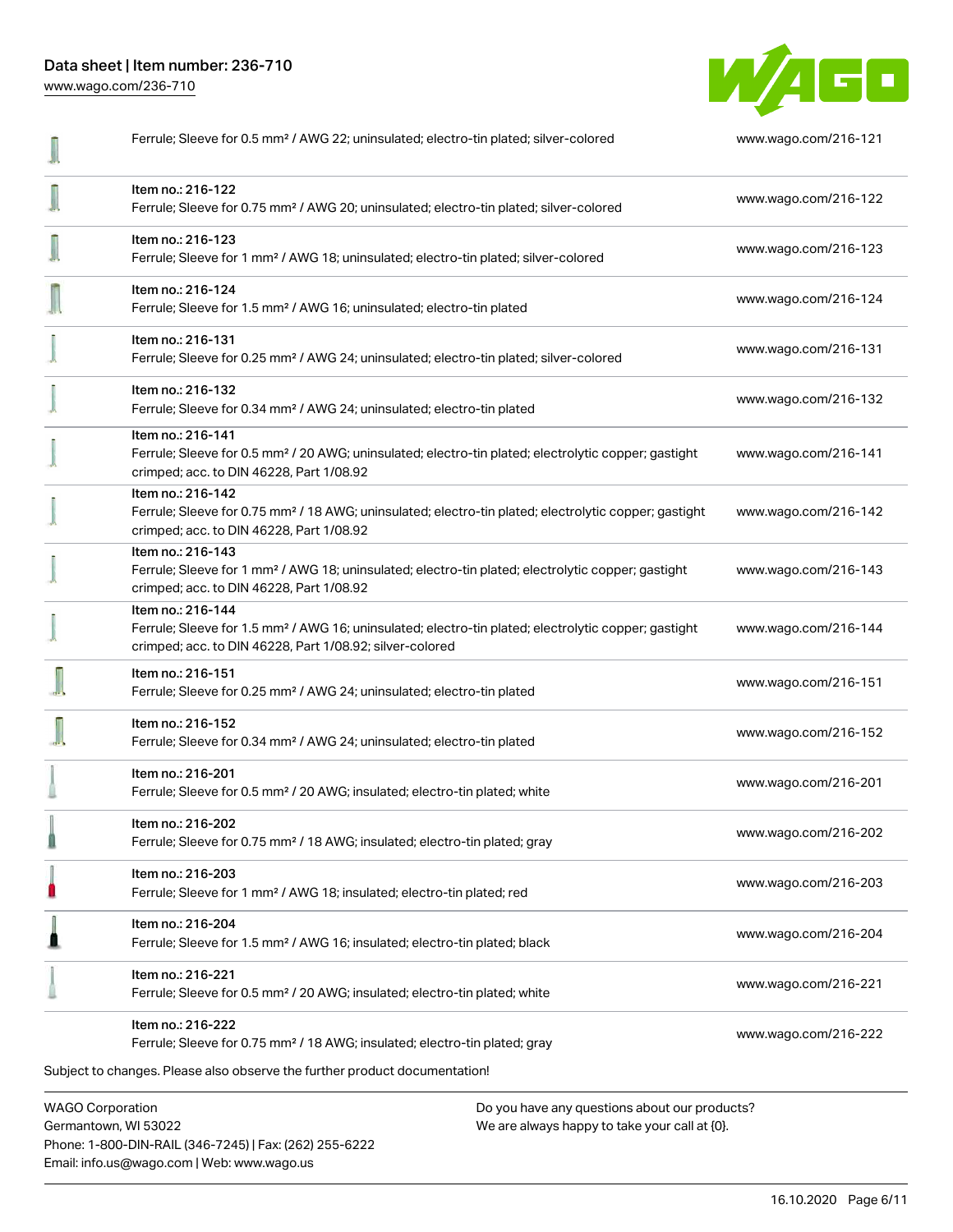

ñ



|       | Item no.: 216-223<br>Ferrule; Sleeve for 1 mm <sup>2</sup> / AWG 18; insulated; electro-tin plated; red                                                                                                 | www.wago.com/216-223 |
|-------|---------------------------------------------------------------------------------------------------------------------------------------------------------------------------------------------------------|----------------------|
|       | Item no.: 216-224<br>Ferrule; Sleeve for 1.5 mm <sup>2</sup> / AWG 16; insulated; electro-tin plated; black                                                                                             | www.wago.com/216-224 |
|       | Item no.: 216-241<br>Ferrule; Sleeve for 0.5 mm <sup>2</sup> / 20 AWG; insulated; electro-tin plated; electrolytic copper; gastight<br>crimped; acc. to DIN 46228, Part 4/09.90; white                  | www.wago.com/216-241 |
|       | Item no.: 216-242<br>Ferrule; Sleeve for 0.75 mm <sup>2</sup> / 18 AWG; insulated; electro-tin plated; electrolytic copper; gastight<br>crimped; acc. to DIN 46228, Part 4/09.90; gray                  | www.wago.com/216-242 |
|       | Item no.: 216-243<br>Ferrule; Sleeve for 1 mm <sup>2</sup> / AWG 18; insulated; electro-tin plated; electrolytic copper; gastight crimped; www.wago.com/216-243<br>acc. to DIN 46228, Part 4/09.90; red |                      |
|       | Item no.: 216-244<br>Ferrule; Sleeve for 1.5 mm <sup>2</sup> / AWG 16; insulated; electro-tin plated; electrolytic copper; gastight<br>crimped; acc. to DIN 46228, Part 4/09.90; black                  | www.wago.com/216-244 |
|       | Item no.: 216-262<br>Ferrule; Sleeve for 0.75 mm <sup>2</sup> / 18 AWG; insulated; electro-tin plated; electrolytic copper; gastight<br>crimped; acc. to DIN 46228, Part 4/09.90; gray                  | www.wago.com/216-262 |
|       | Item no.: 216-263<br>Ferrule; Sleeve for 1 mm <sup>2</sup> / AWG 18; insulated; electro-tin plated; electrolytic copper; gastight crimped; www.wago.com/216-263<br>acc. to DIN 46228, Part 4/09.90; red |                      |
| I     | Item no.: 216-264<br>Ferrule; Sleeve for 1.5 mm <sup>2</sup> / AWG 16; insulated; electro-tin plated; electrolytic copper; gastight<br>crimped; acc. to DIN 46228, Part 4/09.90; black                  | www.wago.com/216-264 |
|       | Item no.: 216-284<br>Ferrule; Sleeve for 1.5 mm <sup>2</sup> / AWG 16; insulated; electro-tin plated; electrolytic copper; gastight<br>crimped; acc. to DIN 46228, Part 4/09.90; black                  | www.wago.com/216-284 |
|       | Item no.: 216-301<br>Ferrule; Sleeve for 0.25 mm <sup>2</sup> / AWG 24; insulated; electro-tin plated; yellow                                                                                           | www.wago.com/216-301 |
|       | Item no.: 216-302<br>Ferrule; Sleeve for 0.34 mm <sup>2</sup> / 22 AWG; insulated; electro-tin plated; green                                                                                            | www.wago.com/216-302 |
|       | Item no.: 216-321<br>Ferrule; Sleeve for 0.25 mm <sup>2</sup> / AWG 24; insulated; electro-tin plated; yellow                                                                                           | www.wago.com/216-321 |
|       | Item no.: 216-322<br>Ferrule; Sleeve for 0.34 mm <sup>2</sup> / 22 AWG; insulated; electro-tin plated; green                                                                                            | www.wago.com/216-322 |
| tools |                                                                                                                                                                                                         |                      |
|       | Item no.: 210-657<br>Operating tool; Blade: 3.5 x 0.5 mm; with a partially insulated shaft; short; multicoloured                                                                                        | www.wago.com/210-657 |

Subject to changes. Please also observe the further product documentation!

WAGO Corporation Germantown, WI 53022 Phone: 1-800-DIN-RAIL (346-7245) | Fax: (262) 255-6222 Email: info.us@wago.com | Web: www.wago.us Do you have any questions about our products? We are always happy to take your call at {0}.

16.10.2020 Page 7/11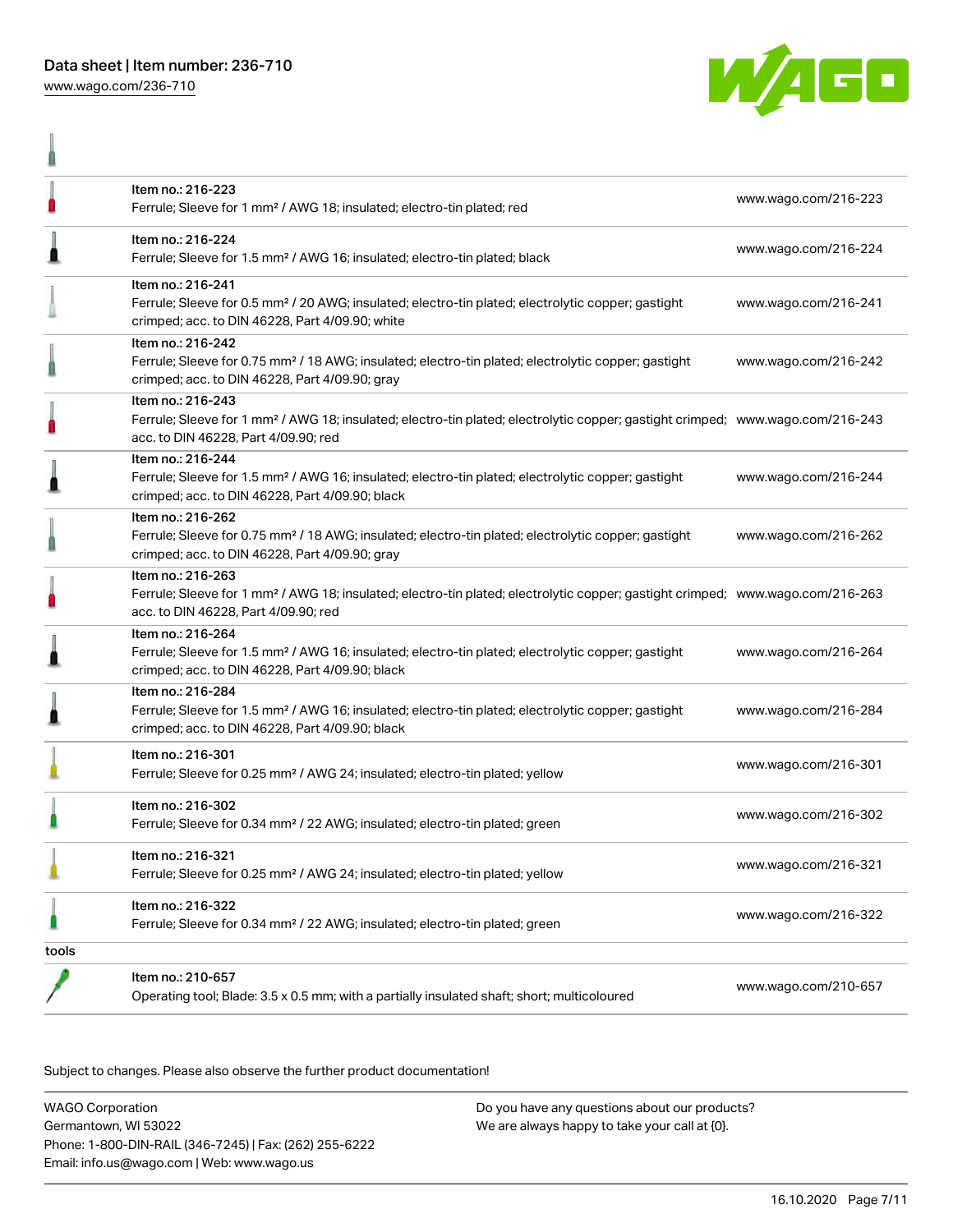

| Item no.: 210-658<br>Operating tool; Blade: 3.5 x 0.5 mm; with a partially insulated shaft; angled; short; multicoloured | www.wago.com/210-658 |
|--------------------------------------------------------------------------------------------------------------------------|----------------------|
| Item no.: 210-720<br>Operating tool; Blade: 3.5 x 0.5 mm; with a partially insulated shaft; multicoloured                | www.wago.com/210-720 |
| Item no.: 236-332<br>Operating tool; natural                                                                             | www.wago.com/236-332 |
| Item no.: 236-335<br>Operating tool; gray                                                                                | www.wago.com/236-335 |
|                                                                                                                          |                      |

## **Downloads** Documentation

| <b>Additional Information</b> |             |        |          |  |
|-------------------------------|-------------|--------|----------|--|
| Technical explanations        | Apr 3, 2019 | pdf    | Download |  |
|                               |             | 3.6 MB |          |  |

#### CAD files

#### PCB Design

| Symbol and Footprint 236-710                                                        | URL | Download |
|-------------------------------------------------------------------------------------|-----|----------|
| CAx data for your PCB design, consisting of "schematic symbols and PCB footprints", |     |          |
| allow easy integration of the WAGO component into your development environment.     |     |          |

#### Supported formats:

- $\blacksquare$ Accel EDA 14 & 15
- $\blacksquare$ Altium 6 to current version
- $\blacksquare$ Cadence Allegro
- $\blacksquare$ **DesignSpark**
- $\blacksquare$ Eagle Libraries
- $\blacksquare$ KiCad
- $\blacksquare$ Mentor Graphics BoardStation
- $\blacksquare$ Mentor Graphics Design Architect
- $\blacksquare$ Mentor Graphics Design Expedition 99 and 2000
- $\blacksquare$ OrCAD 9.X PCB and Capture
- $\blacksquare$ PADS PowerPCB 3, 3.5, 4.X, and 5.X
- $\blacksquare$ PADS PowerPCB and PowerLogic 3.0
- $\blacksquare$ PCAD 2000, 2001, 2002, 2004, and 2006
- $\blacksquare$ Pulsonix 8.5 or newer

Subject to changes. Please also observe the further product documentation!

WAGO Corporation Germantown, WI 53022 Phone: 1-800-DIN-RAIL (346-7245) | Fax: (262) 255-6222 Email: info.us@wago.com | Web: www.wago.us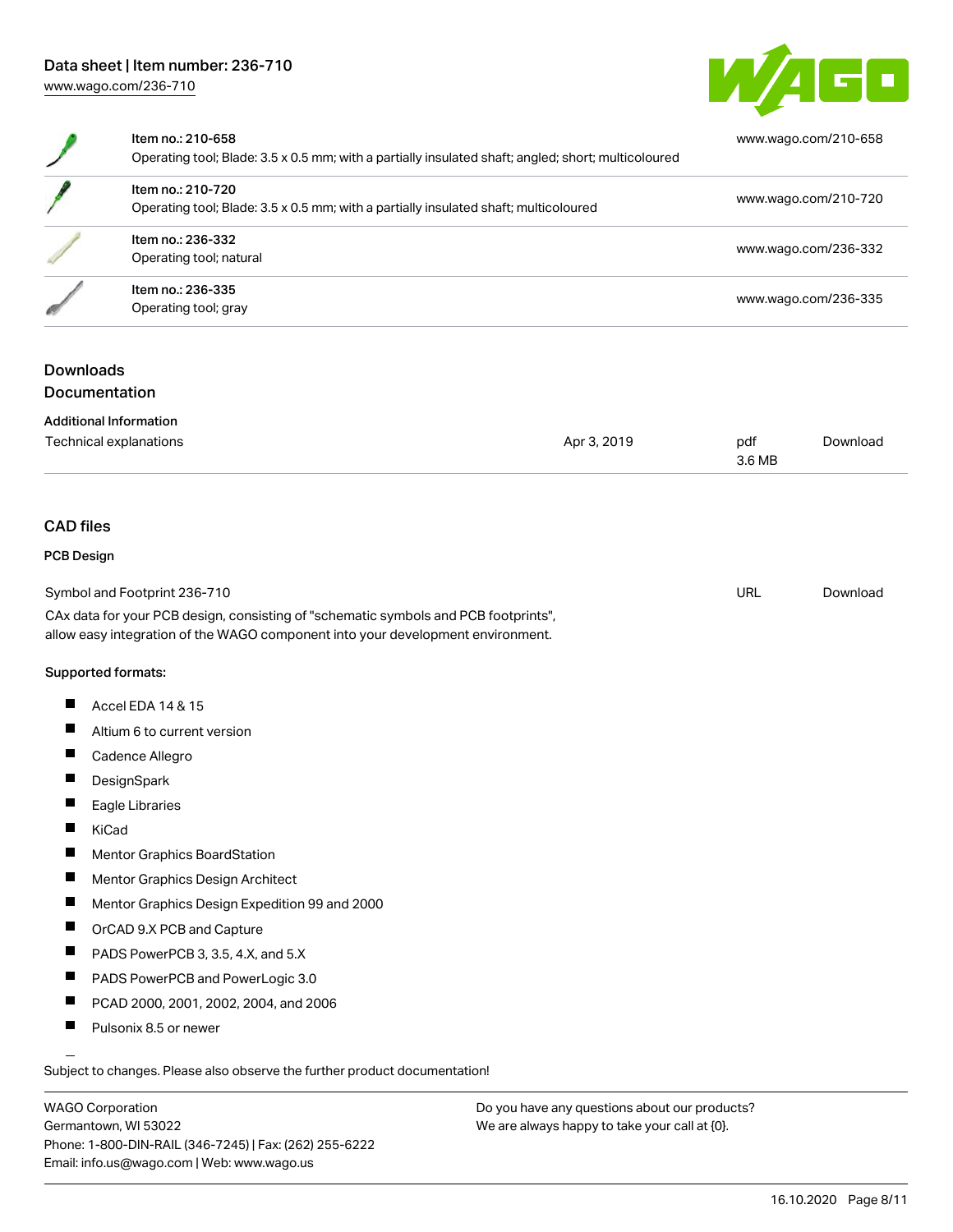[www.wago.com/236-710](http://www.wago.com/236-710)

- $\blacksquare$ STL
- $\blacksquare$ 3D STEP
- $\blacksquare$ TARGET 3001!
- $\blacksquare$ View Logic ViewDraw
- П Quadcept
- П Zuken CadStar 3 and 4
- $\blacksquare$ Zuken CR-5000 and CR-8000

PCB Component Libraries (EDA), PCB CAD Library Ultra Librarian

# CAD data 2D/3D Models 236-710 URL [Download](https://www.wago.com/us/d/3D_URLS_236-710) CAE data ZUKEN Portal 236-710 URL [Download](https://www.wago.com/us/d/Zuken_URLS_236-710)

# Installation Notes

#### Conductor termination



Inserting a conductor via 3.5 mm screwdriver.

Screwdriver actuation parallel to conductor entry.



screwdriver.



Inserting a conductor via 3.5 mm Inserting a conductor via operating tool.

Screwdriver actuation perpendicular to conductor entry.

Subject to changes. Please also observe the further product documentation!

WAGO Corporation Germantown, WI 53022 Phone: 1-800-DIN-RAIL (346-7245) | Fax: (262) 255-6222 Email: info.us@wago.com | Web: www.wago.us

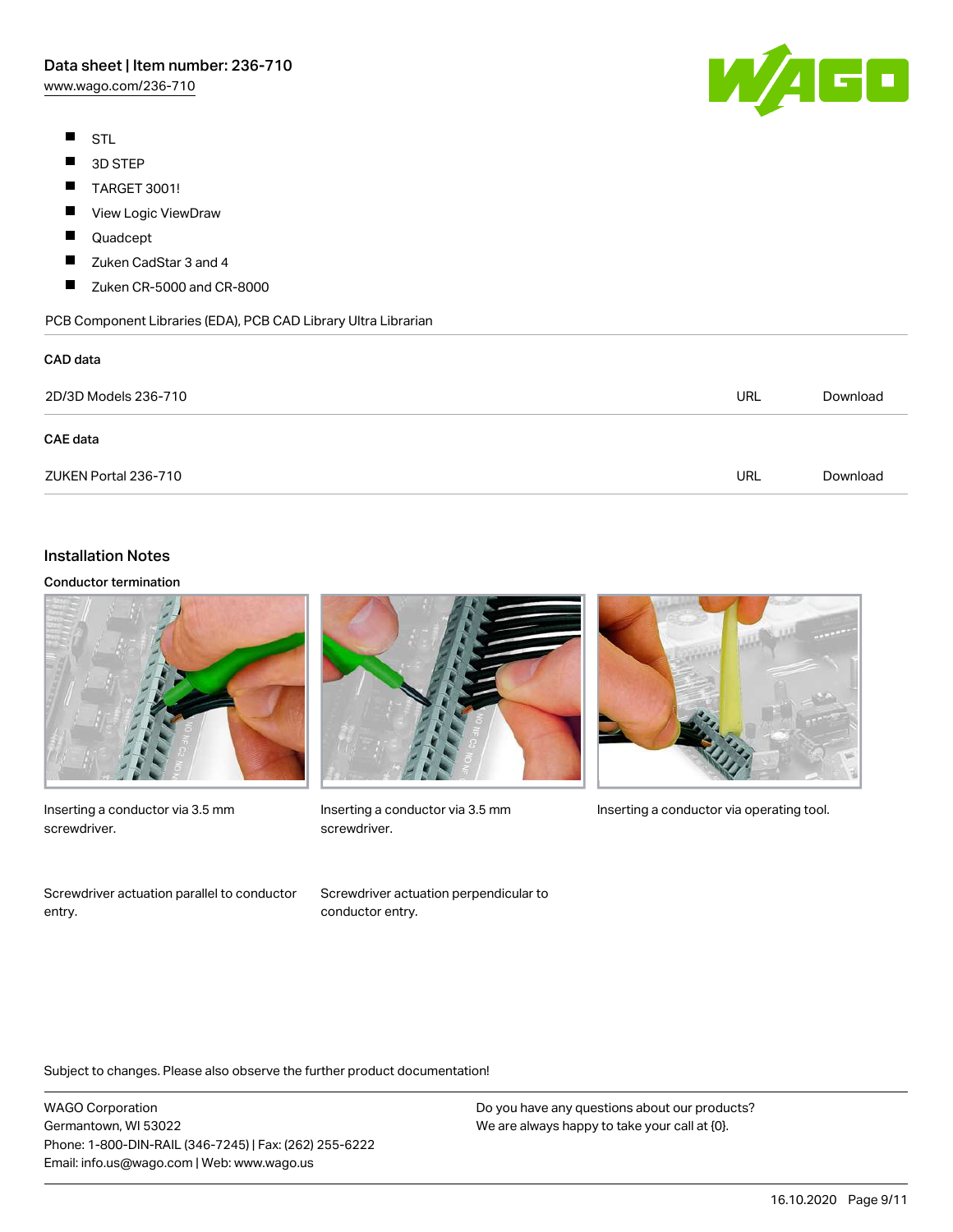#### Data sheet | Item number: 236-710 [www.wago.com/236-710](http://www.wago.com/236-710)





Compared to standard screwdrivers, these operating tools are far more convenient for wiring PCB terminal strips at factory.

Installation



PCB Terminal Strips placed behind each other save space – staggering them by half the pin spacing simplifies subsequent wiring of the first row.

Installation

Subject to changes. Please also observe the further product documentation!

WAGO Corporation Germantown, WI 53022 Phone: 1-800-DIN-RAIL (346-7245) | Fax: (262) 255-6222 Email: info.us@wago.com | Web: www.wago.us